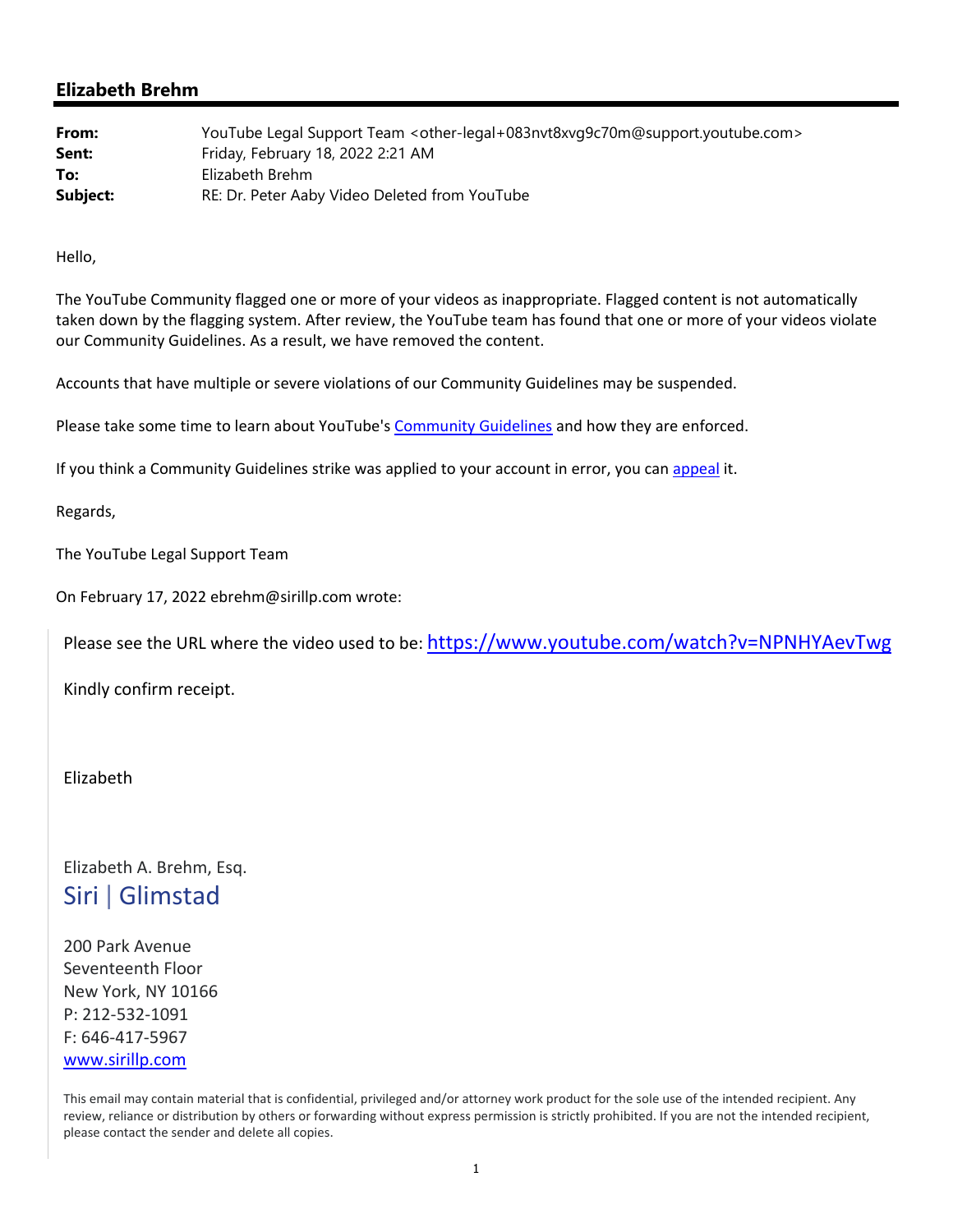From: YouTube Legal Support Team <other-legal+083nvt8xvg9c70m@support.youtube.com> **Sent:** Thursday, February 17, 2022 3:13 AM **To:** Elizabeth Brehm <ebrehm@sirillp.com> **Subject:** Dr. Peter Aaby Video Deleted from YouTube

Hello,

We require that you identify the content at issue by its video URL. Search terms/results, video titles, or channel names are not sufficient means of identification.

Please provide the URL(s) for the video(s) and or channel(s) in question. Once we receive these URLs, we will investigate your complaint further and take action if necessary. Below are instructions on how to obtain a video URL:

1. Find the video in question on youtube.com

2. In the address bar at the top, you will see the video URL (examples: http://youtube.com/watch?v=XXXXXXXXXXX OR http://youtube.com/user/XXXXXX)

3. Copy the link and paste it into your email reply.

Regards,

The YouTube Legal Support Team

On February 17, 2022 ebrehm@sirillp.com wrote:

Dear Ms. Wojcicki and YouTube Legal Support,

Please find attached a letter which demands your immediate attention.

Regards,

Elizabeth

Elizabeth A. Brehm, Esq. Siri |Glimstad